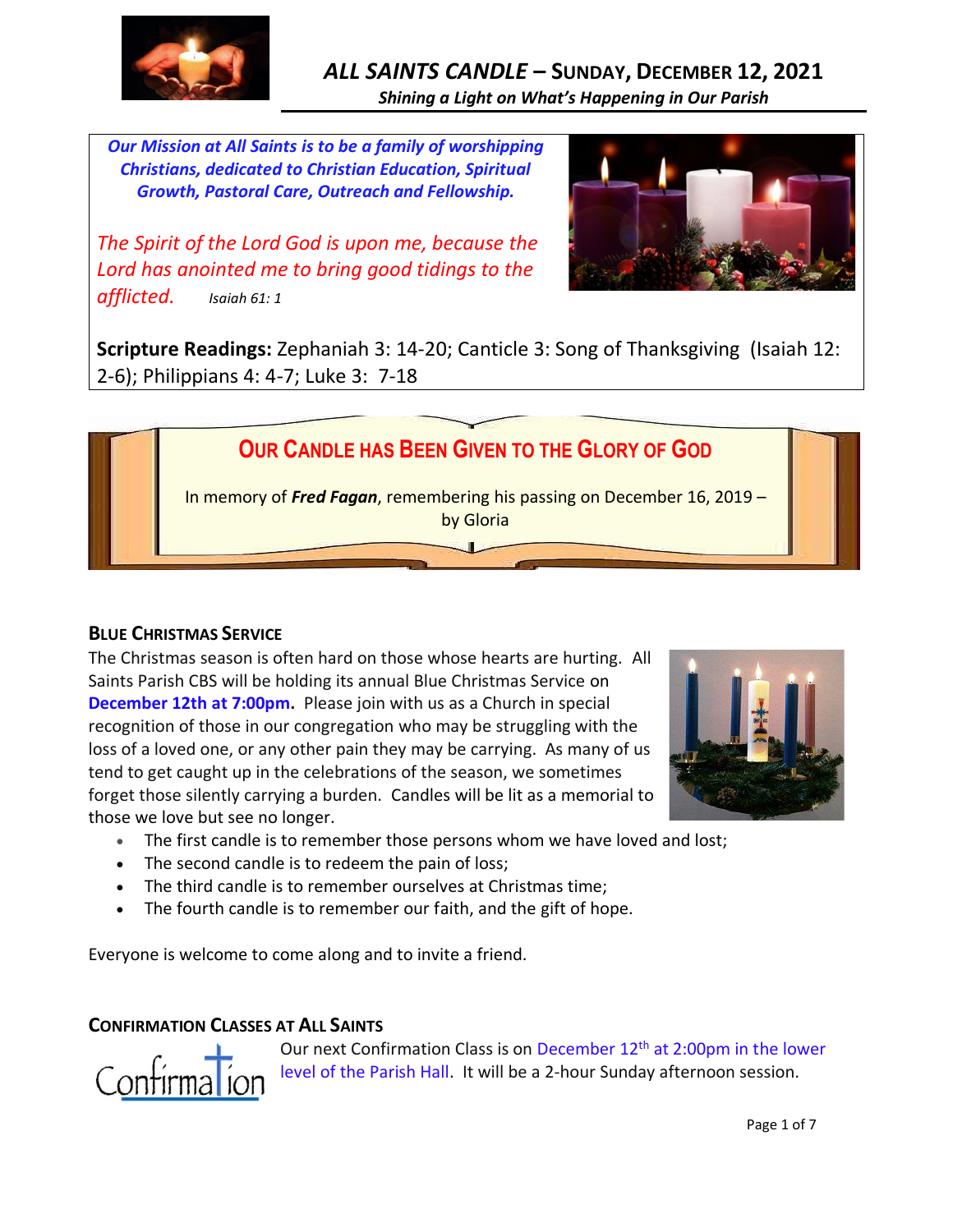If you have any questions or concerns, please contact Joanne Simfukwe at 682-8103 or [joannesimfukwe@gmail.com](mailto:joannesimfukwe@gmail.com)

#### **CHRISTMAS HAMPER GIFT CARDS**



The CBS-Paradise Food Bank are not asking for Christmas Hampers this year, but instead are asking for donations to buy gift cards for families. Special "Christmas Food Hamper" envelopes are available at the back of the Church, or from our Parish Office. Alternatively, you may forward your donation to [donations@allsaintsparish.ca](mailto:donations@allsaintsparish.ca), and kindly mark it "Christmas Hamper Gift Cards".

#### **CHRISTMAS BULB MEMORIALS**

We invite you to remember your loved ones this Christmas season by placing a Christmas bulb ornament on our Christmas tree which will be prominently located on our Altar. If you wish to take them home to hang on your own tree, you can do so on Christmas Eve. For your kind donation of \$5 you can purchase these ornamental bulbs from the Parish Office. Alternatively, you may email us at [office@allsaintsparish.ca](mailto:office@allsaintsparish.ca) and we can reserve one for you, and you can then forward your donation to [donations@allsaintsparish.ca,](mailto:donations@allsaintsparish.ca) and kindly mark it "Christmas Bulb".



### **PARISH HALL HEATER REPLACEMENT CAMPAIGN**



#### *We asked for your help, and you are indeed stepping up to the*

*call.* Vestry has just recently approved the expenditure of **\$13,000 for the replacement of six large heaters and thermostats in the lower level of our Parish Hall**. This is both a safety and revenue affecting issue. Over the past winter, for safety reasons, we were forced to turn off the electrical breakers to these units, and fortunately (or unfortunately), due to the COVID shutdown, we did not have any activities planned for this space. But now, fortunately, things are

looking somewhat brighter with respect to getting a little closer back to normal.

We have been fortunate to have a parishioner who is an electrician, and he has been gracious enough to help us "cripple along". Unfortunately, the time has come that we are now forced to act. With the colder fall and winter months quickly setting in around us, we run the risk of losing some muchneeded revenue that we typically generate from this facility. This includes a significant **long-term rental contract, ongoing clinics such as blood collections, flu shots, and COVID vaccinations**, to name just a few. This facility is also used for several our own major internal fundraising events such as our Fall Fair, ACW Dinners and Take Outs, and other catered events. As well, our weekly **Wednesday Tea Room Luncheons** could be placed in jeopardy, which would once again be heartbreaking for our Parish.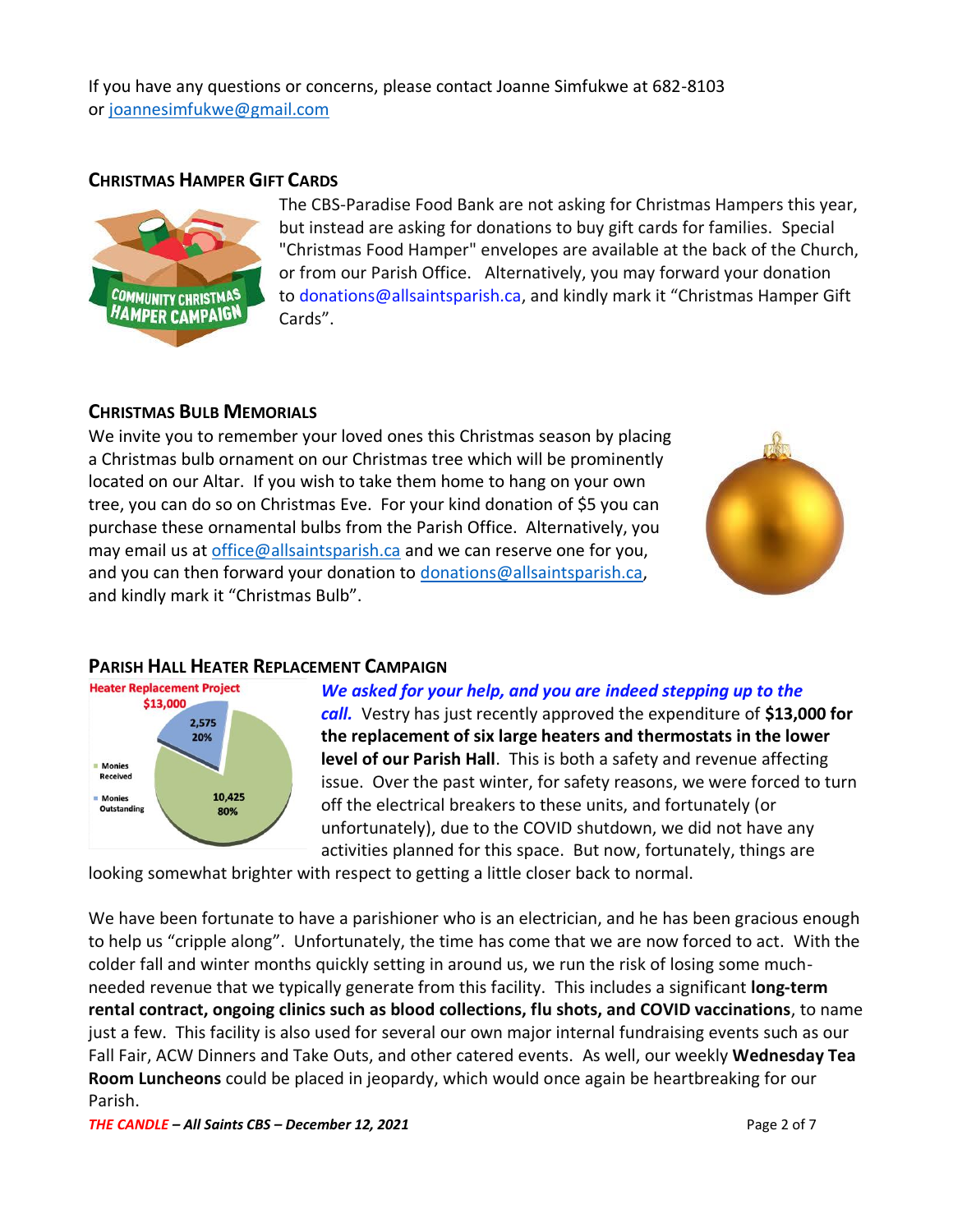We have established a special "Capital Donations Account" to track funds that we collect to help pay the costs of this important project. Vestry has received approval from the Diocese to temporarily borrow from one of our AJIF (Anglican Joint Investment Fund) accounts, which will eventually have to be repaid from donated Capital Funds.

We look forward to your continuing support with this special need and ask. You may place an envelope marked "**Heater Replacement Fund**" in the offertory plate or send along an eTransfer to donations@allsaintsparish.ca with a note indicating "**Heater Replacement Fund**". Or you may simply drop by the Parish Office and use our secure drop-box, or pop into the office itself. This is so important to the sustainability of our Parish. **THANK YOU** so much!!

### **PARISH HALL IS NOW AVAILABLE FOR RENTALS**

We are pleased to announce that our Parish Hall is once again available for rentals. Please make yourself familiar with the new revised guidelines listed below. Also, we encourage you to pass this along to family, friends, and business associates

## **VACCINATION RECORD POLICY**

*Policy Change:* Where an individual agrees, Parishes are permitted to retain a record of the fact that an individual has provided proof of vaccination, and may rely upon this record to verify proof of vaccination for future occasions. Thus, Parishes may compile a list of people of whom their vaccination status has already been verified, and utilize that list for proof of vaccination without having the individual present such proof every time they attend a gathering in the Parish.



## **ALL SAINTS TEA ROOM – RETURNS JANUARY 19TH**



We would like to thank all those who continued to attend and support our Tea Room Luncheon every Wednesday at noon. We certainly always looked forward to seeing you each week for some great food, fun, and fellowship. Our Christmas luncheon on December 1<sup>st</sup> had over 180 people in attendance, and all enjoyed a wonderful Christmas Dinner. Many thanks to Enid and her Team. We will be returning on January 19<sup>th</sup>. Please be aware that due to COVID regulations and limited seating capacity, you have to pre-

register. To help us avoid congestion at the door, especially with the unsettling fall weather, please contact Enid Haines at 682-9367, or Aura Farrell at 682-3775.

### **REVISED DIOCESAN GUIDELINES FOR WORSHIP AND GATHERING**

The Diocese has issued a revised Diocesan guidelines document titled, *[The New Has Come](https://anglicanenl.net/home/wp-content/uploads/2021/08/The-New-Has-Come-August-10-2021.pdf?fbclid=IwAR2_9nhbxB2LEc3XOqAP_nvoRu4G5Mt6NWIYwOEYNI0OtUl0atv2QwCfCY0)*, which can be viewed or downloaded [here.](https://anglicanenl.net/home/wp-content/uploads/2021/11/The-New-Has-Come-15-Nov-2021.pdf) It is subject to change as further restrictions are eased or reinstated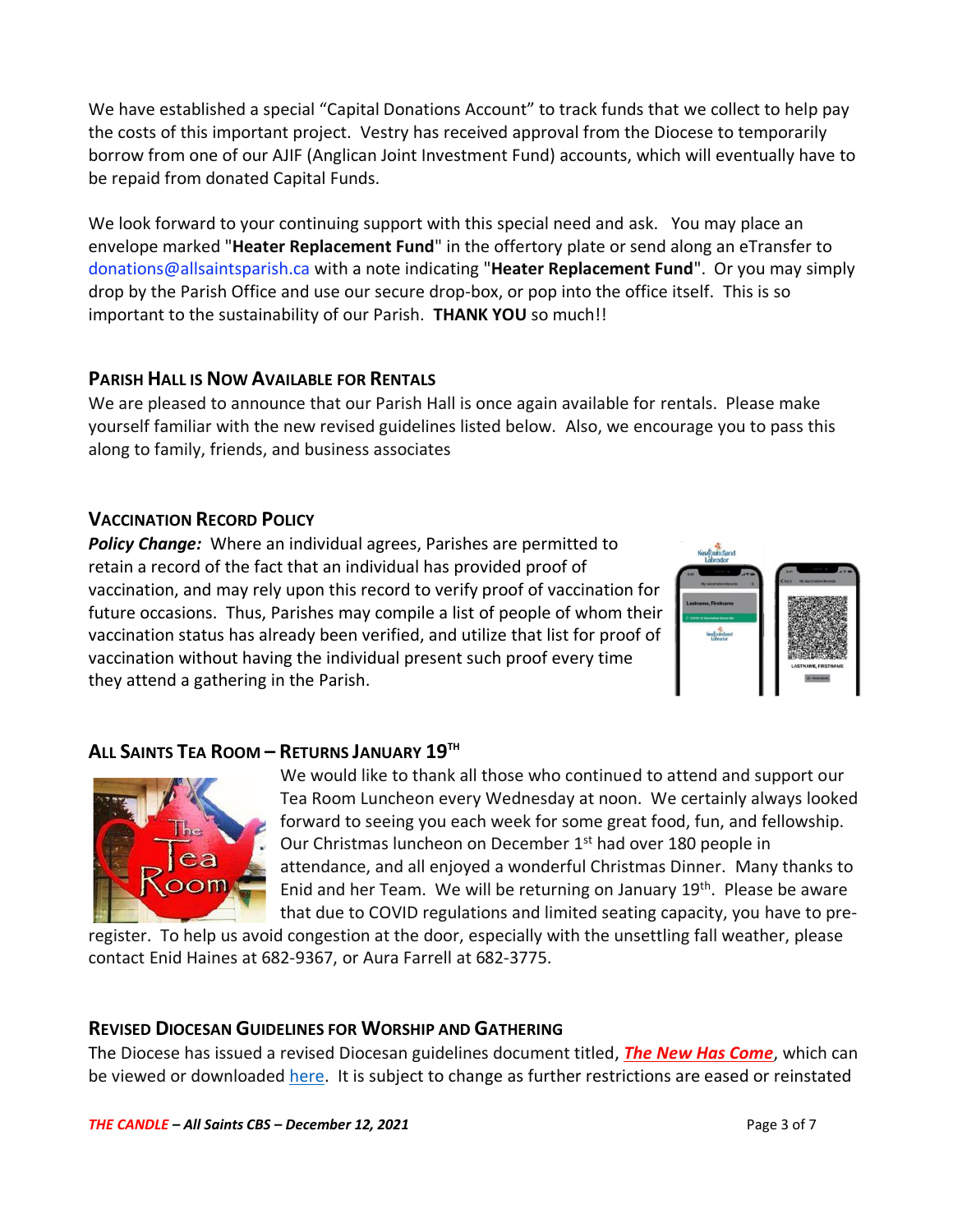### **DO WE HAVE YOUR EMAIL ADDRESS?**

Now, more than ever, email is becoming one of the safest and quickest ways for our Parish to keep you informed. If we do not already have you email address on file, and you are not regularly receiving our bulletins and information updates, we would love for your to provide it to us. Please email it to [communications@allsaintsparish.ca,](mailto:communications@allsaintsparish.ca?subject=eMail%20Address%20Update) or simply [click here](http://allsaintsparish.ca/email_updates) to complete our online email registration form.



### **CHURCH OFFERTORY ENVELOPES**



We encourage you to continue to use our secure mail drop-slot, which is located at the top of the stairs, just to the left of the main entrance of our Parish Hall. You may also e-Transfer your offering via Interac simply by emailing it to [donations@allsaintsparish.ca.](mailto:donations@allsaintsparish.ca) And of course, we always encourage you to consider signing up for our eGivings program which automatically deposits your offering at whatever interval you choose and are comfortable with. Simply [click here](http://allsaintsparish.ca/egiving-online-information-form) to register, or go to our website and follow the eGiving notes. If you have [any](https://wfsites-to.websitecreatorprotool.com/870a5dd5.com/Admin/%7BSK_NODEID__22939341__SK%7D) questions, please email your Finance Team

at [finance@allsaintsparish.ca,](mailto:finance@allsaintsparish.ca) or call our Office at 834-4501.

#### **SPONSORING 'THE CANDLE'**

We invite you to sponsor our weekly bulletin, **'***THE CANDLE***'**, and have it dedicated in memory of a loved one. Your personal tribute will be prominently posted on the Bible graphic located at the top of the front page, and your kind donation of \$25 would be greatly appreciated.



Additionally, you can honor a loved one by posting your favourite picture, along with a memorial verse, and your kind donation of \$50 for this full-page tribute is greatly appreciated. A paper copy of '*THE CANDLE*' is distributed at all Sunday services, and a digital copy is permanently archived on our Parish website at [allsaintsparish.ca](http://allsaintsparish.ca/thecandle.html)

#### **CORMIER FAMILY REUNION CONCERT**

Topsail United Church, presents the Cormier Family Reunion Concert, on December 28 at 7 P.M. Featuring Mallory Johnson, Loretta Johnson, Randall Cormier, and Gordon Cormier. Tickets \$30 and are available by calling 709-685-1155 or 709-694-4825, e-Transfer available. Vax Pass Required.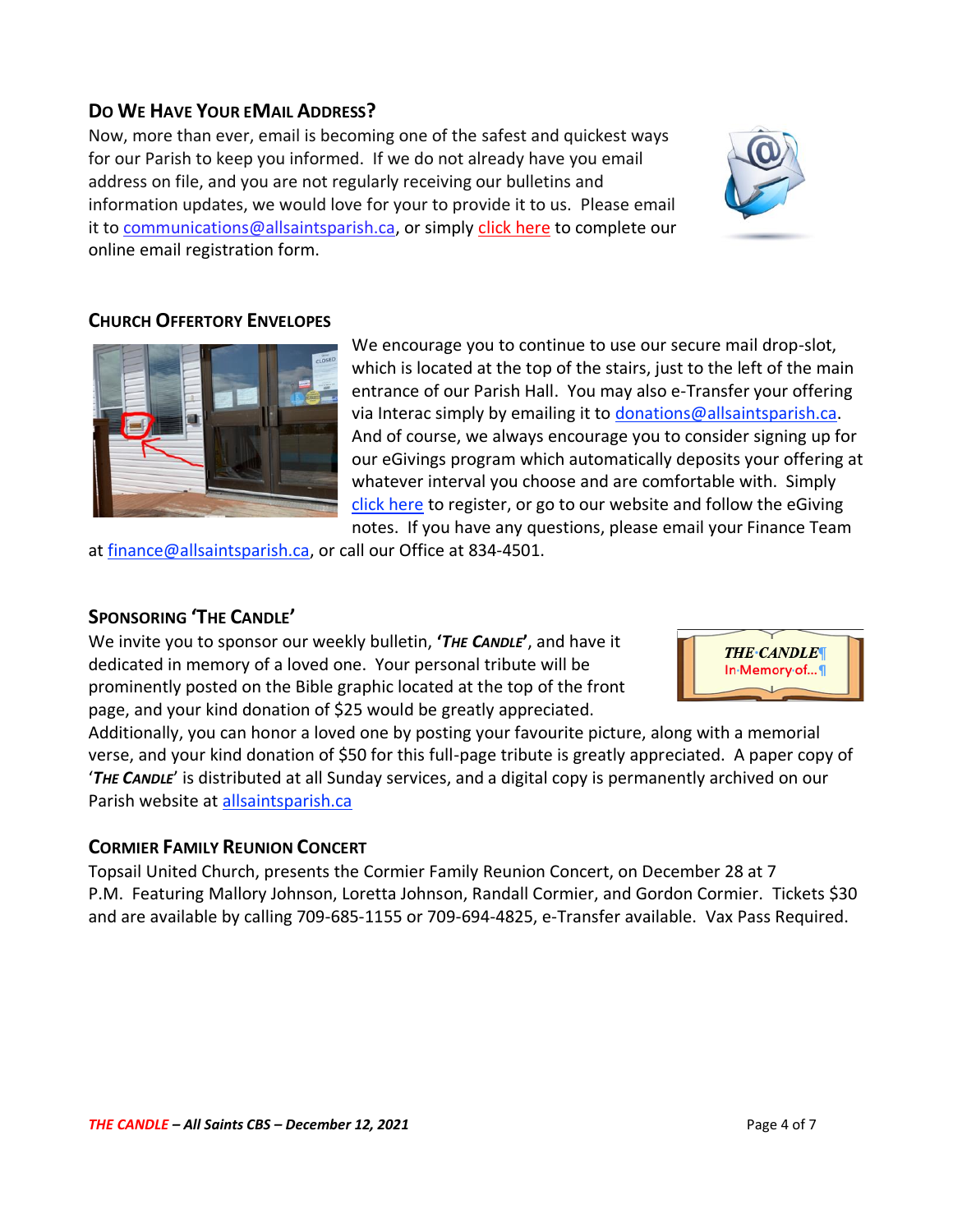#### **IN MEMORIAM – HEATER REPLACEMENT FUND**

- In loving memory of *Doug Rideout*, my son Love Mom
- In loving memory of *Doug Rideout*, the best brother a sister could ask for Love Marilyn
- In memory of *Doug Rideout* by Barb & Robert Tilley
- In memory of *Doug Rideout* by Charles & Fanny Taylor
- In memory of *Doug Rideout* by Dale & Joanne Bickford
- In memory of *Doug Rideout* by Edith Rideout
- In memory of *Doug Rideout* by Glenda & Claude Rose
- In memory of *Doug Rideout* by Gordon & Phyllis Greenslade
- In memory of *Doug Rideout* by Graham & Sandra
- In memory of *Doug Rideout* by Herb & Dot Reid
- In memory of *Doug Rideout* by Jean & Morris Pinsent
- In memory of *Doug Rideout* by Jim & Sandra Batten
- In memory of *Doug Rideout* by Julie Batten
- In memory of *Doug Rideout* by Kevin & Colleen Greeley-Coffin
- In memory of *Doug Rideout* by Marg & Gerald Dawe
- In memory of *Doug Rideout* by Mary Butler
- In memory of *Doug Rideout* by Ray & Trudy Duggan
- In memory of *Doug Rideout* by Robert & Donna Dawe
- In memory of *Doug Rideout* by Roy & Heather Myers
- In memory of *Doug Rideout* by Sam, Chris and Family
- In memory of *Doug Rideout* by Verafin Inc
- In memory of *Mildred Johnson* by Barb & Robert Tilley
- In memory of *Violet Butler* by Calvin, Paul, Scott and Families

### **IN MEMORIAM - GENERAL FUND**

- In memory of *Doug Rideout* by David & Bertha Rideout
- In memory of *Doug Rideout* by Gwen Hanson
- In memory of *June Cluney* by Mary Butler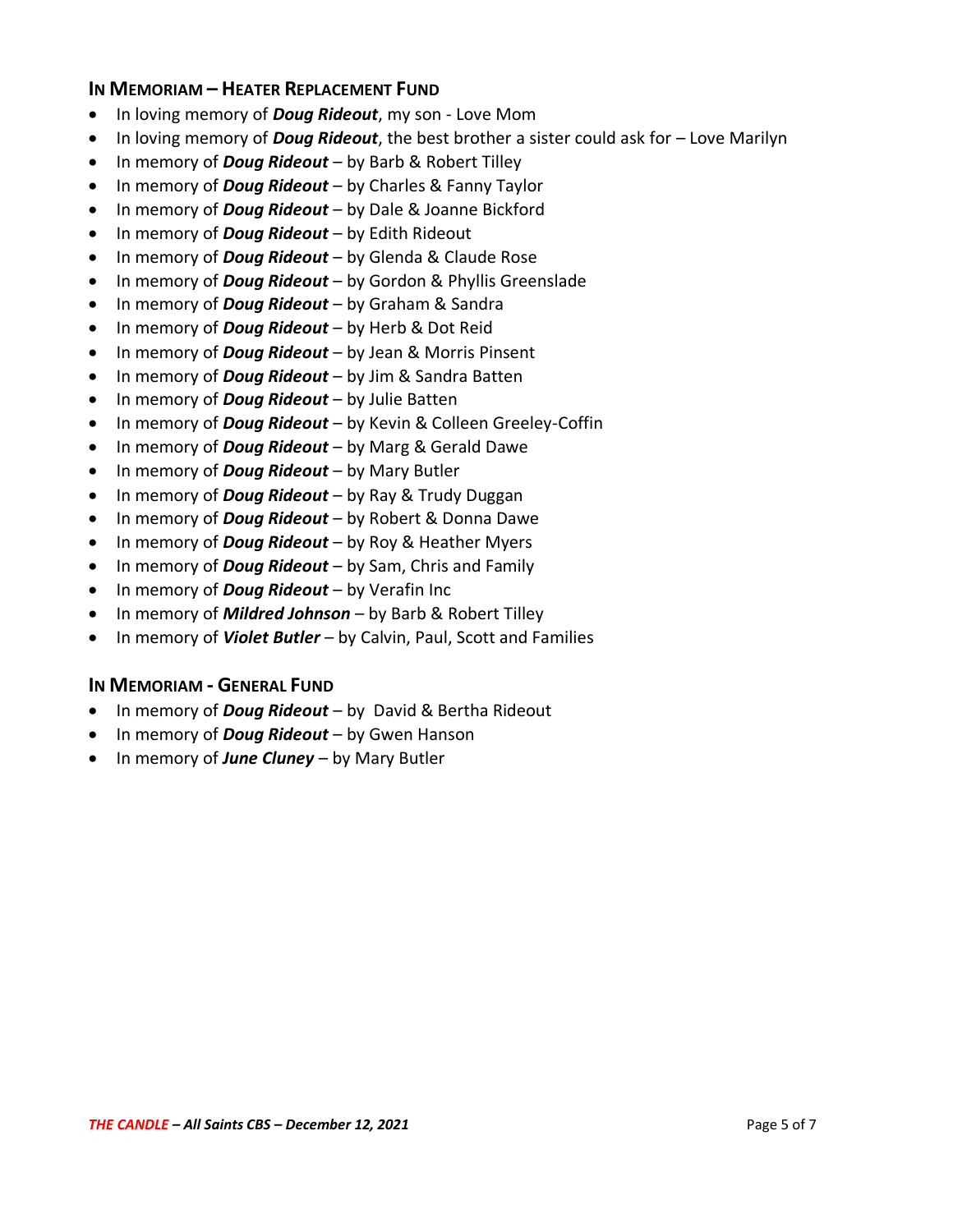

**In Memory of Violet Butler**

Remembering her Birthday on December 14th



#### *MISSING YOU*

Missing you since you left this life behind Memories of you each day I find, In my mind you are always there And often my eyes are filled with a tear.

But life goes on and one must be strong For those who miss you since you are gone, At our table you are always there With your smile and loving care.

You are gone to God's eternal rest And Heaven is most surely blessed, With your presence up above And here you are remembered with eternal love.

## *Sadly missed by: Calvin, Paul, Scott and Families*